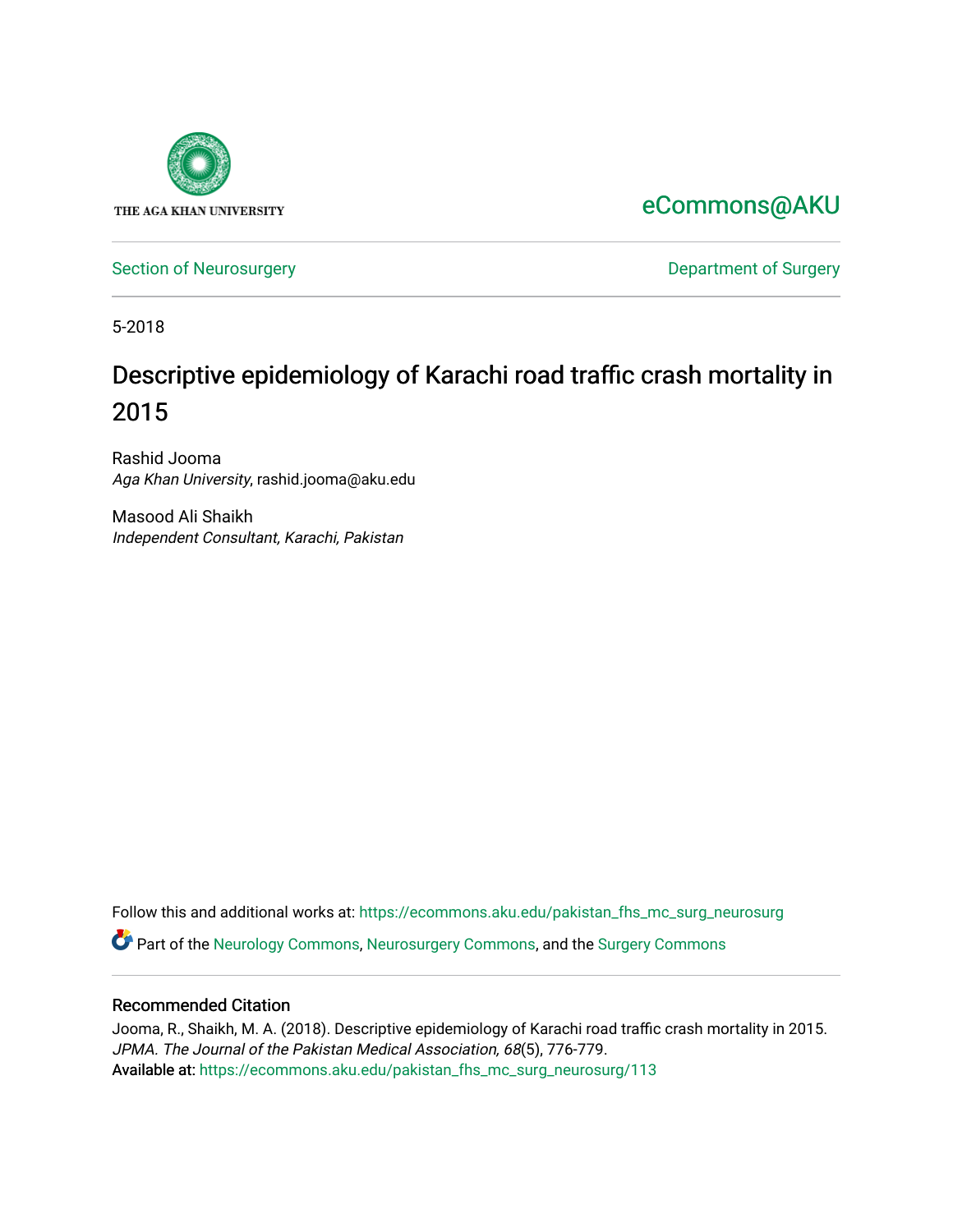

# **Descriptive epidemiology of Karachi road traffic crash mortality in 2015**

Rashid Jooma, <sup>1</sup> Masood Ali Shaikh2

## **Abstract**

The Karachi city's Road Traffic Injury Research and Prevention Center (RTIRPC), collects Road Traffic Crash (RTC) data on injuries and fatalities from three major public and private hospitals' emergency departments. In the year 2015, 1021 deaths were recorded; with 871 (85.3%) deaths in males. Cumulatively, 286 (28.0%) deaths were recorded in the 21-30year age group, and for 198 (19.4%) RTC fatal victims, the primary vehicle involved was motorbike. Highest number of fatalities were recorded in the month of January i.e. 153 (15.0%), while the lowest number was recorded for June, with 47 (4.6%) fatalities. RTIRPC is a unique surveillance system in Pakistan providing RTC morbidity and mortality burden and trends in the city that needs to be expanded in Karachi, and extended throughout the country to better choreograph preventive measures including health promotion campaigns.

**Keywords:** Road Traffic Fatalities, Surveillance, Karachi, Pakistan.

#### **Introduction**

Road Traffic Crashes (RTCs) are one of the leading causes of injuries and deaths globally.<sup>1,2</sup> In 2013, RTCs were responsible for 1.25 million deaths in the world. <sup>2</sup> The World Health Organization has estimated that in the year 2013, there were 17.4 RTC deaths, per 100,000 population, globally. <sup>2</sup> For Pakistan, the estimated rate was 14.2 RTC deaths per 100,000 population; and that there were 25,781 (95% CI: 20,979-30,582) RTC deaths in 2013, based on WHO's estimate for Pakistan. 2

The 'Road Traffic Injury Research and Prevention Center' (RTIRPC) is a road traffic injury and death surveillance programme, that has been operational since 2006, in Karachi. 3,4 Using the RTIRPC data for the five-year period from September 2006 to August 2011, a total of 5,753 RTC deaths were reported. <sup>5</sup> Other studies using the RTIRPC data have provided detailed descriptive epidemiological profile of RTC fatalities in Karachi, for the subsequent years. A study based on mortality data from RTIRPC

1Section of Neurosurgery, Aga Khan University & Principal Investigator, Road Traffic Injury Research & Prevention Center, Karachi, <sup>2</sup>Independent Consultant, Karachi, Pakistan.

**Correspondence:** Masood AliShaikh.Email: masoodali1@yahoo.com

reported 1130 deaths in the year 2013. <sup>6</sup> Another study using RTIRPC data for the years 2007 to 2014, reported 9129 fatalities during this eight-year period.7

In this study, we provide descriptive epidemiology of RTC fatalities in Karachi for the year 2015, using the RTIRPC data.

#### **Methods and Results**

Since September 2006, Road Traffic Injury Research and Prevention Center (RTIRPC) has been operating in Karachi. It is financed by community and corporate donors to study road traffic crashes (RTCs) in the largest city of the country. Now in its twelfth year; the RTC surveillance project is a collaboration between Jinnah Post Graduate Medical Centre (JPMC), Aga Khan University Hospital, NED University of Engineering & Technology, and the

Table-1: Profile of the fatal victims of road traffic crashes in Karachi, in terms of their occupation, driver/passenger status, and arrival at trauma center in 2015, disaggregated by gender.

| <b>Characteristics</b>                        | Men (%)    | Women (%)<br>$N = 150$ |
|-----------------------------------------------|------------|------------------------|
|                                               | $N = 871$  |                        |
| <b>Occupation</b>                             |            |                        |
| Professional                                  | 9(1.0)     | 2(1.3)                 |
| Skilled                                       | 27(3.1)    | 0                      |
| Semi-Skilled                                  | 60(6.9)    | 0                      |
| Unskilled                                     | 81(9.3)    | 2(1.3)                 |
| Student                                       | 70 (8.0)   | 11(7.4)                |
| <b>House Wife</b>                             |            | 53 (35.3)              |
| <b>Law Enforcement</b>                        | 5(0.6)     | 0                      |
| Drug Addict                                   | 2(0.2)     | 0                      |
| Retired/Old Age                               | 29(3.3)    | 7(4.7)                 |
| Other/Unclear                                 | 64 (7.4)   | 3(2.0)                 |
| <b>Missing</b>                                | 524 (60.2) | 72 (48.0)              |
| <b>Driver/Passenger Status</b>                |            |                        |
| Rider of 2-Wheeler                            | 418 (48.0) | 18(12.0)               |
| Driver of 4-Wheeler                           | 84 (9.6)   | 7(4.7)                 |
| <b>Pillion Passenger</b>                      | 43 (4.9)   | 52 (34.7)              |
| Passenger                                     | 133 (15.3) | 27 (18.0)              |
| Pedestrian                                    | 170 (19.5) | 44 (29.3)              |
| <b>Missing</b>                                | 23(2.7)    | 2(1.3)                 |
| Arrival/brought at trauma center/emergency by |            |                        |
| Ambulance                                     | 552 (63.4) | 100(66.7)              |
| Private                                       | 39 (4.5)   | 3(2.0)                 |
| Public                                        | 13(1.5)    | 1(0.7)                 |
| <b>Missing</b>                                | 267 (30.6) | 46 (30.6)              |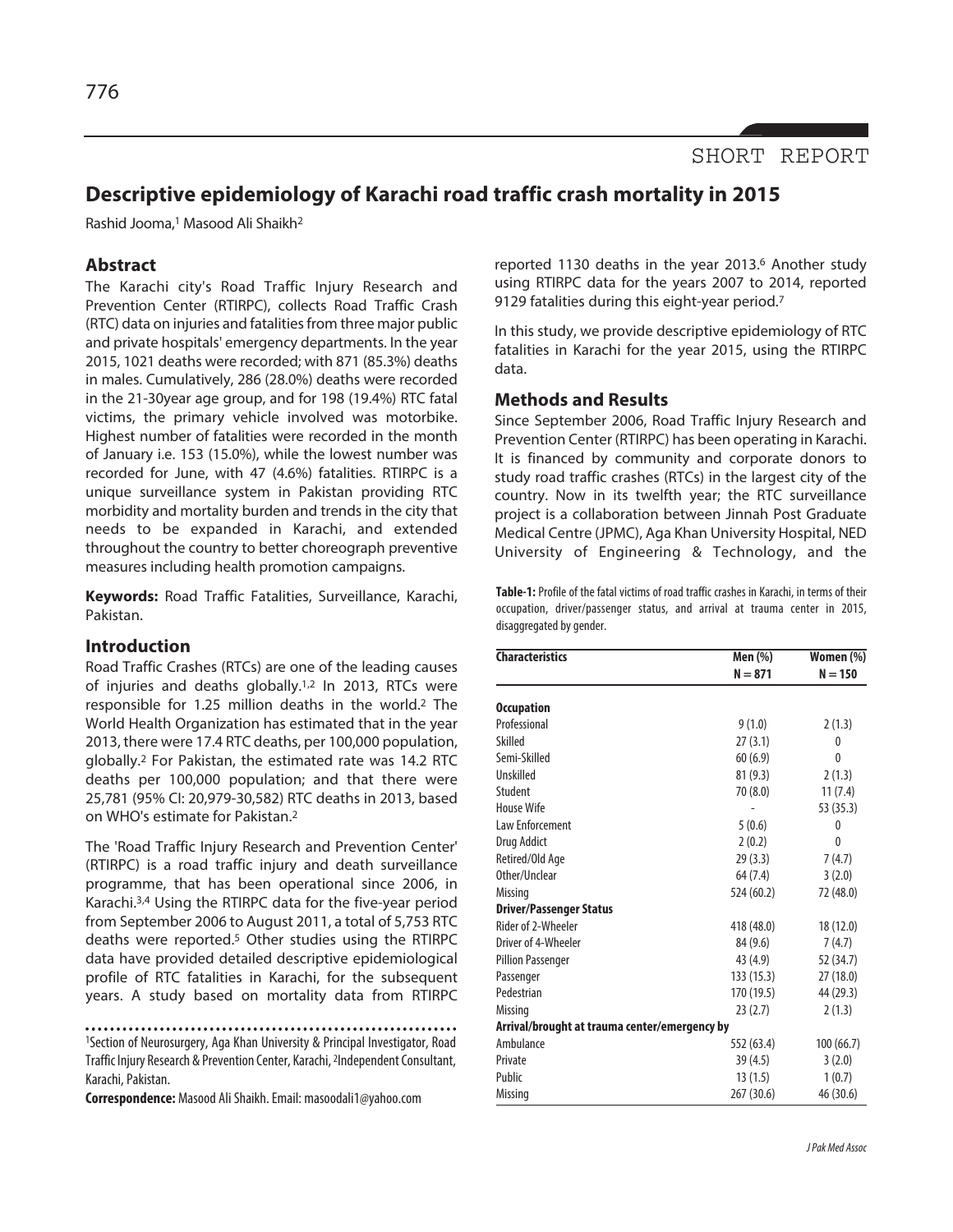

The upper graph provides gender disaggregated number of fatalities by month. The lower graph is a Prato chart with cumulative fatalities by month, plotted in descending order of frequency as bars, with cumulative frequency line superimposed and the right-hand axis showing percentage of the total.

Figure-1: Fatalities by month in the year 2015.





Figure-2: Fatalities by 5-year age intervals in the year 2015.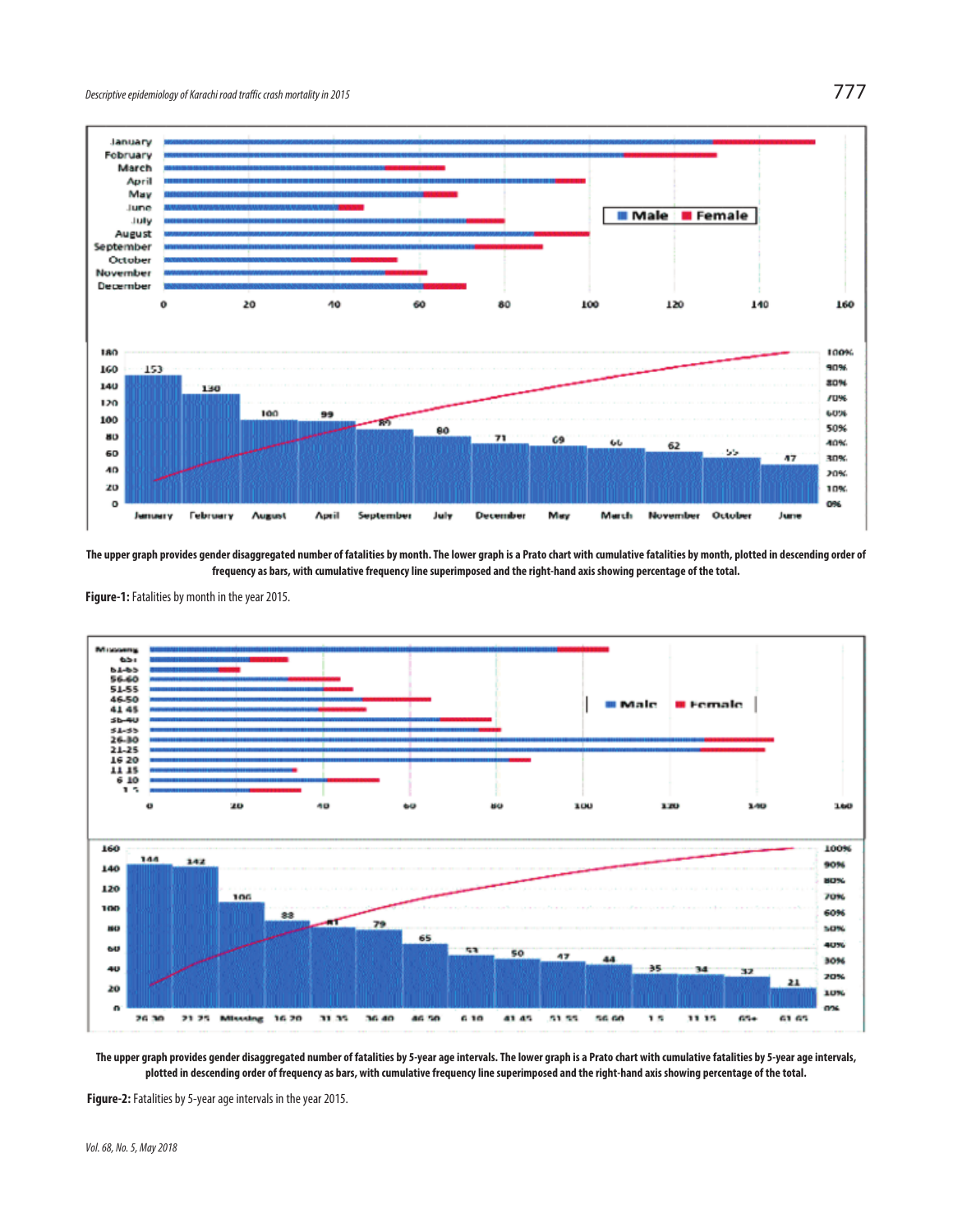**Table-2:** Profile of fatal victims of road traffic crashes in Karachi in terms of primary/secondary vehicle involvement, collision, and location type, in 2015, disaggregated by gender.

| <b>Characteristics</b>                  | Men (%)            | Women (%) |
|-----------------------------------------|--------------------|-----------|
|                                         | $N = 871$          | N = 150   |
| <b>Vehicle Involvement (Primary)</b>    |                    |           |
| Motorbike                               | 174 (20.0)         | 24 (16.0) |
| Mini Van/Coaster                        | 28(3.2)            | 1(0.7)    |
| Bus/Minibus/Coaster                     | 147 (16.9)         | 32 (21.3) |
| <b>Truck</b>                            | 85 (9.8)           | 13(8.7)   |
| Taxi                                    | 1(0.1)             | 1(0.7)    |
| Bicycle                                 | 3(0.3)             | 0         |
| Car                                     | 81(9.3)            | 10(6.7)   |
| Water/Oil Tanker                        | 59 (6.8)           | 15 (10.0) |
| Rickshaw                                | 13(1.5)            | 3(2.0)    |
| Dumper                                  | 24(2.7)            | 7(4.6)    |
| <b>Trailer</b>                          | 34(3.9)            | 6(4.0)    |
| <b>Loading Pickup</b>                   | 18(2.0)            | 3(2.0)    |
| Loading Truck - Other                   | 67(7.7)            | 10(6.7)   |
| <b>Push Cart</b>                        | 1(0.1)             | 0         |
| <b>Train</b>                            | 17(2.0)            | 2(1.3)    |
| Qing-qi Rickshaw                        | 7(0.8)             | 1(0.7)    |
| Missing                                 | 112 (12.9)         | 22 (14.6) |
| <b>Vehicle Involvement (Secondary)</b>  |                    |           |
| Motorbike                               | 238 (27.3)         | 49 (32.7) |
| Mini Van/Coaster                        | 2(0.2)             | 0         |
| <b>Bus/Minibus/Coaster</b>              | 7(0.8)             | 1(0.7)    |
| <b>Truck</b>                            | 15(1.7)            | 2(1.3)    |
| Taxi                                    |                    |           |
| Bicycle                                 | 39 (4.5)<br>1(0.1) | 11(7.3)   |
| Car                                     | 13(1.5)            | 0<br>0    |
| Water/Oil Tanker                        | 61(7.0)            |           |
| Rickshaw                                |                    | 9(6.0)    |
|                                         | 14 (1.6)           | 3(2.0)    |
| Dumper<br><b>Trailer</b>                | 6(0.7)             | 1(0.7)    |
|                                         | 10(1.1)            | 3(2.0)    |
| <b>Loading Pickup</b>                   | 5(0.6)             | 3(2.0)    |
| Loading Vehicle - Other                 | 6(0.7)             | 0         |
| Qing-qi Rickshaw                        | 4(0.5)             | 1(0.7)    |
| Missing/Not Applicable                  | 450 (51.7)         | 67(44.6)  |
| <b>Type of collision</b><br>Head-on     |                    |           |
|                                         | 95 (10.9)          | 13(8.7)   |
| Rear-end                                | 89 (10.2)          | 28 (18.7) |
| Hit Object                              | 2(0.2)             | 0         |
| Side Swipe                              | 32(3.8)            | 8(5.3)    |
| <b>Right Angle</b>                      | 15(1.7)            | 3(2.0)    |
| <b>Missing</b>                          | 638 (73.2)         | 98 (65.3) |
| <b>Type of location</b><br>Intersection |                    |           |
|                                         | 68 (7.8)           | 17(11.3)  |
| Mid-block                               | 503 (57.7)         | 76 (50.7) |
| U-Turn                                  | 4(0.5)             | 0         |
| Flyover                                 | 9(1.0)             | 5(3.3)    |
| <b>Bridge</b>                           | 18(2.1)            | 3(2.0)    |
| Underpass                               | 1(0.1)             | 3(2.0)    |
| Missing                                 | 268 (30.8)         | 46 (30.7) |

Corporation of the City of Karachi.

For the year 2015, RTIRCP collected RTC data from the emergency departments of three major public hospitals in the city: Jinnah Postgraduate Medical Center (JPMA), Civil Hospital Karachi, and Abbasi Shaheed Hospital. Demographic and RTC related data from all injured and deceased victims of RTCs brought/admitted to these hospitals are recorded, from either the victims and/or accompanying persons and then collated at the RTIRPC project office at JPMC. Data collectors are stationed round the clock, at these three sites, to ensure collection and recording of information pertaining to all RTCs victims.

In this descriptive study, we analyzed the data in terms of frequencies and percentages for all the epidemiological characteristics of RTC fatalities for the year 2015, disaggregated by sex, using Open-Source statistical analysis package R 3.3.3. In 2015, cumulatively 1022 deaths were recorded. Males and females accounted for 871 (85.2%) and 150 (14.7%) deaths, respectively. While information about sex was missing for 1 (0.1%) record. In subsequent descriptive analysis, this one case with missing gender information was excluded. Figure-1 shows the number of fatalities by month. Cumulatively, the highest number of fatalities were recorded in January i.e. 153 (15.0%), while the lowest number was recorded for June with 47 (4.6%) fatalities. Figure-2 shows the number of fatalities by age, in terms of five-year age intervals. Cumulatively, highest number of fatalities were recorded for the 26-30 year age group with 144 (14.1%), while lowest number of fatalities were recorded in the 61-65 age group. However, for 106 (10.4%) fatalities, information on age was not available. In both figures i.e. 1 and 2, the lower graph is a Pareto chart that the categories (months and 5 year age intervals) in descending order of frequency, with cumulative frequency line superimposed upon the bars and right-side axis showing the percentage of the total.

Table-1 shows the gender disaggregated fatal victims of road traffic crashes in Karachi by their occupation, driver/passenger status, and arrival at trauma center, in 2015. Cumulatively, 83 (8.1%) fatal victims of RTCs belonged to the unskilled group in terms of occupation, and 81 (7.9%) were students. However, for 596 (58.4%) of fatal RTC victims, information on occupational status was not available. In terms of rider/passenger status, cumulatively 436 (42.7%) were rides of two-wheeler vehicles, while this information was missing for 25 (2.4%) RTC fatal victims. Cumulatively, most of the RTC fatal victims i.e. 652 (63.9%) were brought to the trauma centers/emergency rooms by ambulances. Table-2, shows the gender disaggregated fatal victims of road traffic crashes in Karachi, in terms of primary/secondary vehicle